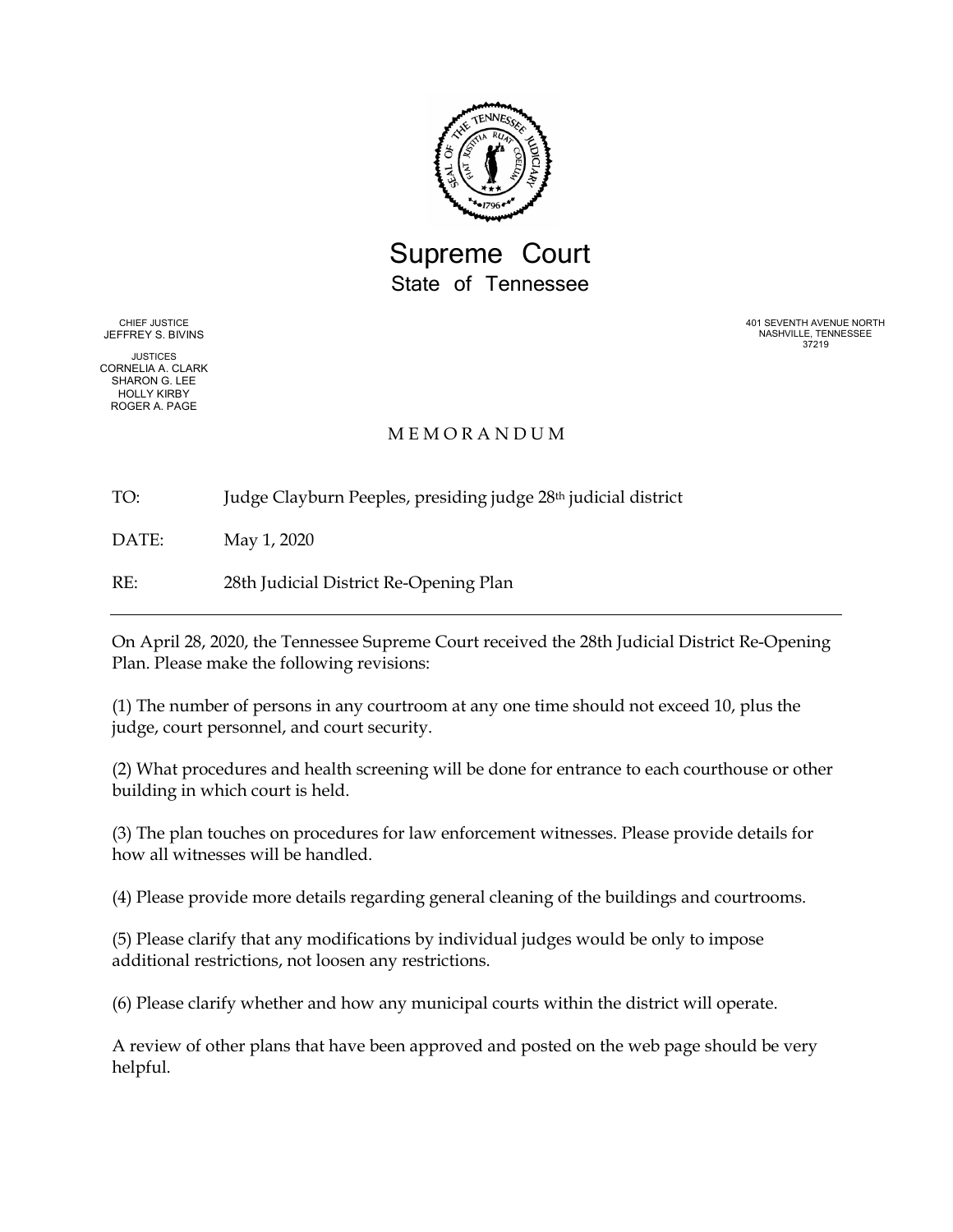## **PROPOSED TEMPORARY RULES FOR ALL COURTS IN THE 28th JUDICIAL DISTRICT**

In keeping with the orders of the Tennessee Supreme Court of March 25, 2020 and April 24, 2020, suspending in-court proceedings in Tennessee courtrooms due to the state of emergency that exists in Tennessee, and in order to mitigate the risks associated with COVID-19, and specifically in regard to the order of April 24, 2020, that requested that the judges of each judicial district formulate a written plan to gradually begin to conduct in-person court proceedings, the following plan is proposed for conducting judicial business in the 28<sup>th</sup> Judicial District.

These guidelines shall be in effect until May 31, 2020 for all matters set for hearing in all courts in the 28<sup>th</sup> Judicial District of Tennessee, which includes Crockett, Gibson and Haywood Counties

In spite of the limited reopening of the courts proposed by this plan, all judges, litigants and their attorneys are urged to continue to use all means of electronic, telephonic, email and other out of court communications to conduct legal business to the fullest extent possible. That said, however, when the interests of justice require that in-court proceedings take place, the following procedures should be used:

#### Essential Personnel

*Essential personnel* shall be allowed inside the courtroom and to remain there for the duration of the time court remains in session, but all persons present shall maintain a distance of at least six (6) feet from all other persons while present in the courtroom.

The term, *"Essential personnel"* includes the judge, court clerks, bailiffs and any other law enforcement officers deemed by the judge to be necessary to secure the safety of the courtroom, necessary youth services employees and probation officers.

#### Social Distancing in Waiting Areas

All other persons shall remain in the waiting areas outside the courtroom, should there be any, and should the waiting areas contain adequate space, and are required to maintain a distance of at least six (6) feet from each other at all times. When seating is available, seats will be spaced appropriately and marked.

If waiting areas are full, insufficient or nonexistent, then in that event no other person shall be allowed to enter such waiting areas until space becomes available and then only by a court officer admitting them. If no adequate waiting area is available within the building housing the court, then in that event attorneys, litigants and witnesses must wait in the parking lot, in their vehicles, until called.

#### Attorneys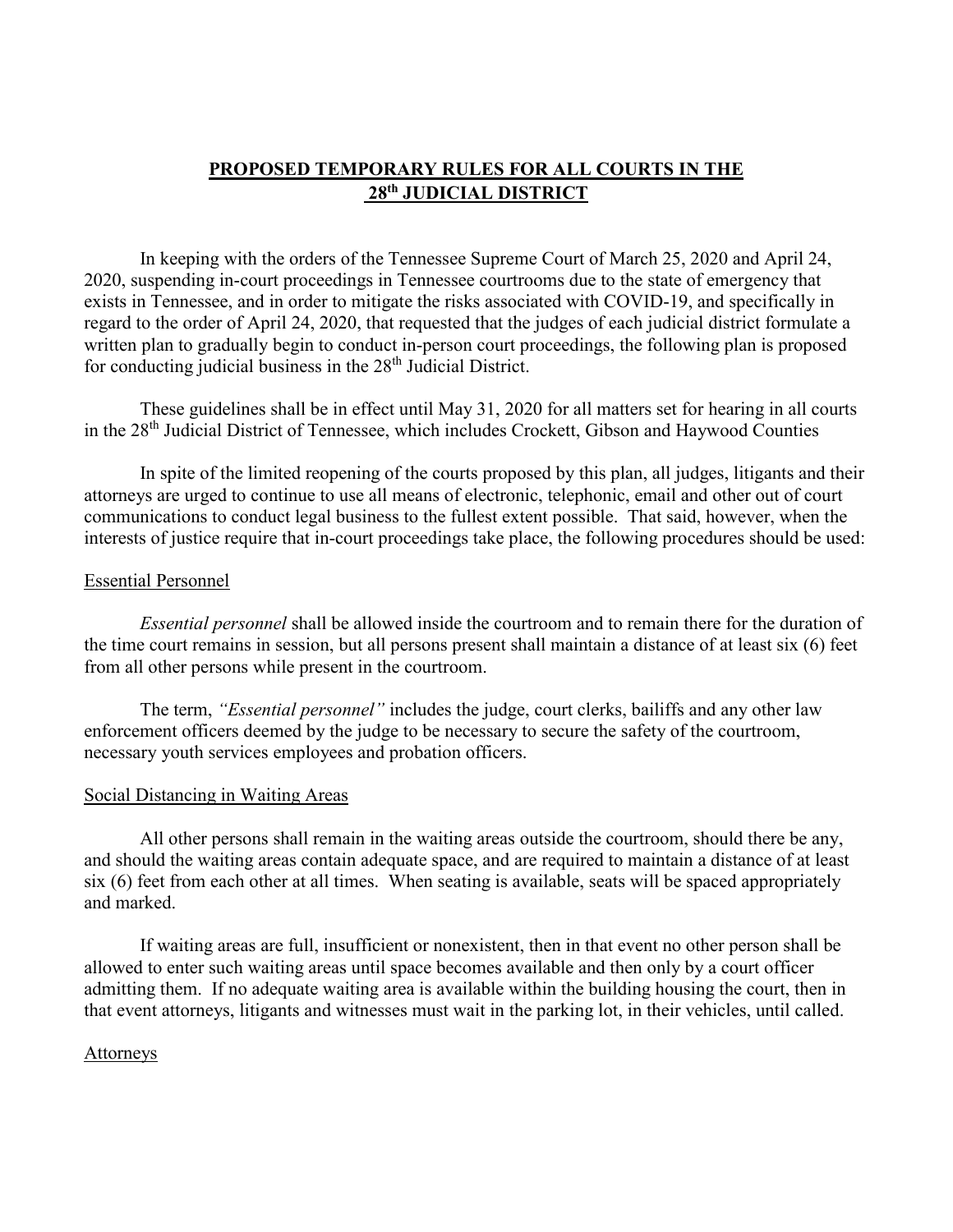Only attorneys whose presence is required in the courtroom for a case that has been called by the judge shall be allowed in the courtroom at any given time.

### Law Enforcement Officers

With the exception of court-assigned deputies, only law enforcement officers whose presence is required in the courtroom for a case that has been called by the judge shall be allowed in the courtroom.

### Criminal and Juvenile Justice Cases

Criminal and juvenile court cases, to include delinquency cases and status offense cases (except truancy cases) shall be heard in the appropriate courtrooms in the following manner:

- 1. Cases will be set at staggered times on the designated court date by either the child's last name or the defendant's case docket number. All parents, guardians, attorneys and witnesses associated with a child's case shall report to the waiting area at that time, subject to the above set out conditions and restrictions.
- 2. As each case is disposed, all persons associated with that case shall leave the courtroom and the court building as soon as practicable. If a defendant in a criminal case or a child and/or his or her parent, guardian or attorney in a juvenile case is required to speak to a DCS case worker, counselor, law enforcement officer, probation officer or any other person, then those meetings shall be conducted outside the building, weather permitting. If inclement weather prevents such meetings, then the parties shall schedule a meeting date at a mutually agreeable location.

### Truancy Cases in Juvenile Court

All truancy cases that were pending at the time of the March, 2020, Suspension Order shall be reset to a date no sooner than a designated court date in August, 2020.

### Dependency and Neglect Cases in Juvenile Court

All cases in which a child is alleged dependent and neglected, with the exception of preliminary hearings for emergency removals, shall be set at a time designated by the clerk based on the last name of the child who is listed first on the style of the case.

Children who are in DCS custody, or in foster care under DCS' supervision are not required to attend permanency plan hearings during this Suspension Period unless they appear by electronic video; unless the permanency plan is contested; or, unless the child or his/her parents desire to be heard with regard to the proposed plan. All in person appearances are subject to the above guidelines.

### Child Support/Contempt Cases

The District Attorney's office, which oversees the prosecution of child support and contempt for non-payment of support, shall, in conjunction with the clerk, develop a plan for the staggering of cases